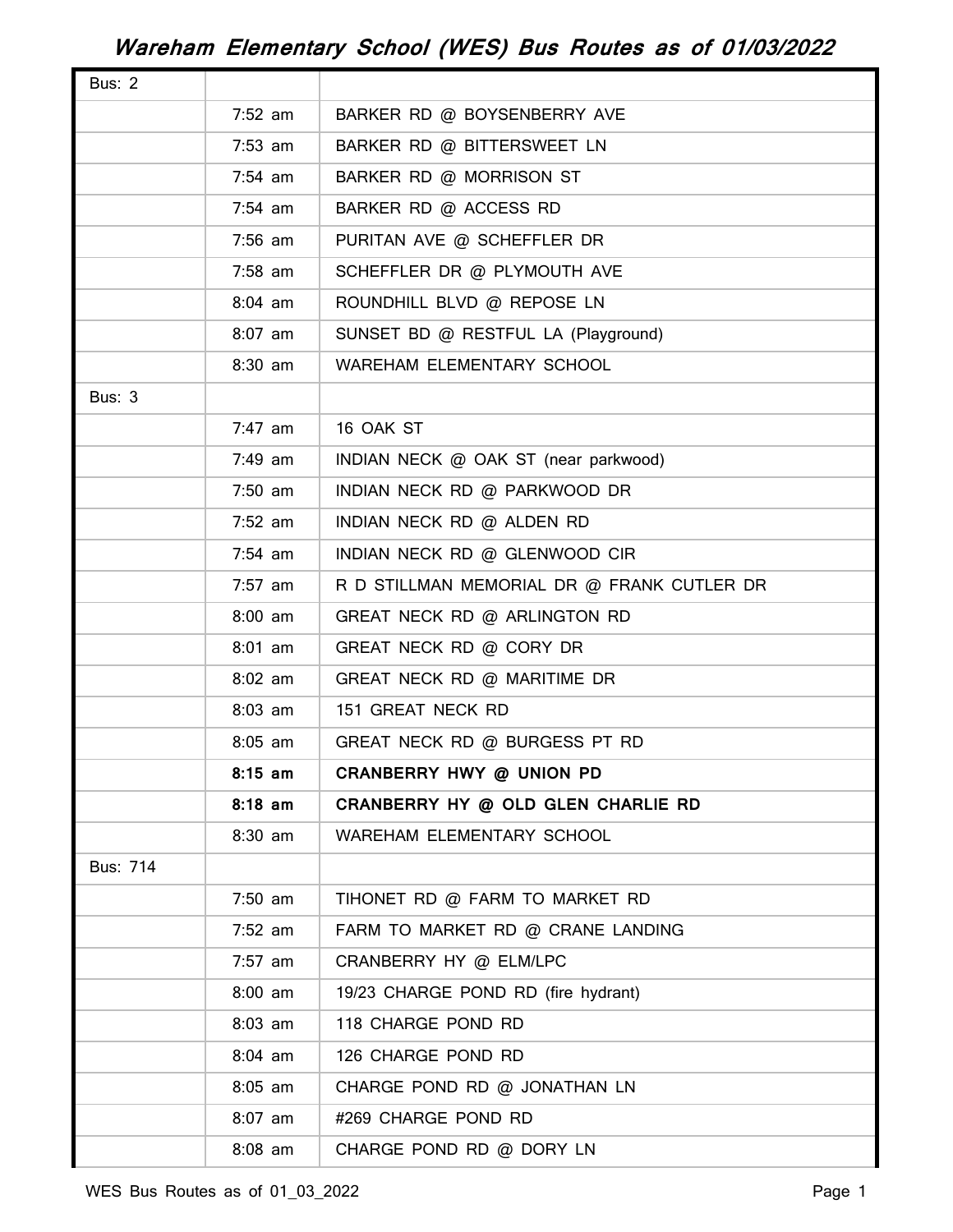|               | $8:17$ am | 398 MAIN ST (across from CVS)               |
|---------------|-----------|---------------------------------------------|
|               | $8:30$ am | WAREHAM ELEMENTARY SCHOOL                   |
| <b>Bus: 7</b> |           |                                             |
|               | $7:40$ am | SANDWICH RD @ INDIAN NECK RD                |
|               | $7:41$ am | SANDWICH RD @ OAKDALE ST                    |
|               | $7:41$ am | SANDWICH RD @ CHERRY ST                     |
|               | $7:42$ am | 89 SANDWICH RD                              |
|               | $7:43$ am | #158 SANDWICH RD                            |
|               | $7:44$ am | SANDWICH RD @ LINWOOD                       |
|               | $7:44$ am | SANDWICH RD @ PLYMOUTH                      |
|               | $7:48$ am | SPECTACLE POND RD (at the circle)           |
|               | $7:50$ am | GLEN CHARLIE RD @ PINE LAKE DR              |
|               | $7:53$ am | #205 GLEN CHARLIE RD                        |
|               | $7:53$ am | 211 GLEN CHARLIE RD                         |
|               | $7:54$ am | 229 GLEN CHARLIE RD                         |
|               | $7:56$ am | GLEN CHARLIE RD @ DOUGLAS LN                |
|               | $7:56$ am | 1/3 PLYMOUTH AV (SANDYS)                    |
|               | $7:57$ am | PLYMOUTH @ CHURBUCK                         |
|               | $8:00$ am | GLEN CHARLIE RD @ WAREHAM LAKE SHORE DR     |
|               | $8:01$ am | 254 GLEN CHARLIE RD                         |
|               | $8:02$ am | 204 GLEN CHARLIE RD                         |
|               | $8:04$ am | GLEN CHARLIE RD @ LAKEVIEW DR               |
|               | $8:08$ am | MAPLE SPRINGS RD @ 1ST AGAWAM LAKE SHORE DR |
|               | $8:09$ am | MAPLE SPRINGS RD @ 2ND AGAWAM LAKESHORE DR  |
|               | 8:30 am   | WAREHAM ELEMENTARY SCHOOL                   |
| <b>Bus: 5</b> |           |                                             |
|               | $7:48$ am | MEGANSETT DR @ ACOAXET LN                   |
|               | 7:49 am   | CHARLOTTE FURNACE RD @ PENIKESE ST          |
|               | $7:54$ am | 2234 CRANBERRY HWY                          |
|               | $7:55$ am | 2220 CRANBERRY HWY                          |
|               | $7:56$ am | CRANBERRY HWY @ COURTHOUSE RD               |
|               | $7:59$ am | #3 BYRNE CIR                                |
|               | $8:03$ am | 1182 MAIN St                                |
|               | $8:04$ am | 1130 MAIN ST                                |
|               | $8:05$ am | W WAREHAM SCHOOL DRIVEWAY                   |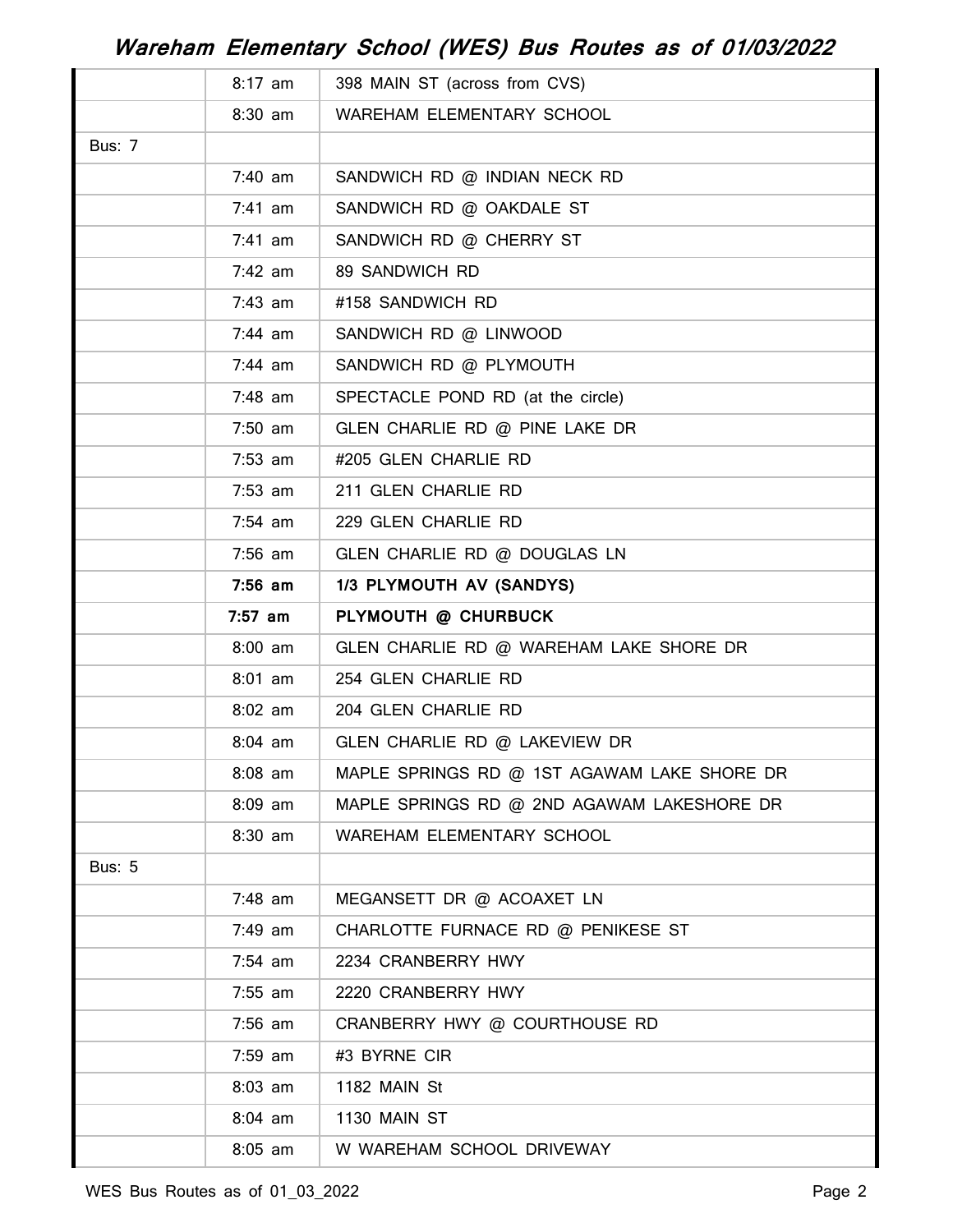|                | $8:08$ am | MAIN ST @ TROUT FARM LN                      |
|----------------|-----------|----------------------------------------------|
|                | $8:09$ am | MAIN ST @ PUMPKIN TOWN RD                    |
|                | $8:10$ am | MAIN ST @ ISLAND BROOK DR                    |
|                | $8:11$ am | 815 MAIN ST APTS (near Fearing Hill RD)      |
|                | $8:12$ am | MAIN ST @ DECAS DR closest to Station St lot |
|                | $8:30$ am | WAREHAM ELEMENTARY SCHOOL                    |
| <b>Bus: 9</b>  |           |                                              |
|                | $7:54$ am | ONSET AV @ NICKERSON                         |
|                | $7:55$ am | ONSET AV @ FAIRWAY DR                        |
|                | $7:56$ am | ONSET AVE @ SUSAN RD                         |
|                | $7:57$ am | ONSET AVE @ ROBINWOOD RD                     |
|                | $7:57$ am | ONSET AVE @ CHARLIE AVE                      |
|                | $7:58$ am | ONSET AVE @ MAPLE ST                         |
|                | $7:59$ am | ONSET AV @ ST. MARY'S PKING LOT              |
|                | $8:02$ am | MAIN AVE $@$ 17TH ST                         |
|                | $8:04$ am | MAIN AVE @ 22ND ST                           |
|                | $8:07$ am | TENNIS COURT AT HAMMOND @ UNION AV           |
|                | $8:09$ am | <b>ONSET CASH MKT</b>                        |
|                | $8:11$ am | ONSET AVE @ WAREHAM AVE                      |
|                | $8:13$ am | 258/260 ONSET AVE                            |
|                | $8:14$ am | 310 ONSET AV                                 |
|                | $8:15$ am | ONSET AV @ MIDWAY                            |
|                | $8:17$ am | ONSET AVE @ AUNT HANNAH'S LN                 |
|                | 8:30 am   | WAREHAM ELEMENTARY SCHOOL                    |
| <b>Bus: 18</b> |           |                                              |
|                | $7:42$ am | CRANBERRY HWY @ CABRAL WAY                   |
|                | $7:43$ am | CRANBERRY HY @ MONTEIRO ST                   |
|                | $7:45$ am | CRANBERRY HY @ DIVISION AV                   |
|                | $7:46$ am | CRANBERRY HY @ MEADOWLARK DR                 |
|                | $7:47$ am | #2743 CRANBERRY HY, STONE VILLAGE CONDO      |
|                | 7:49 am   | CRANBERRY HY @ GARDEN HOMES N                |
|                | $7:51$ am | CRANBERRY HY @ FANNIES LA/CHOR AV            |
|                | $7:52$ am | CRANBERRY HY @ SANTOS DR                     |
|                | $7:59$ am | 3135 CRANBERRY HWY                           |
|                | $8:00$ am | 3178 CRANBERRY HY (Trevor's)                 |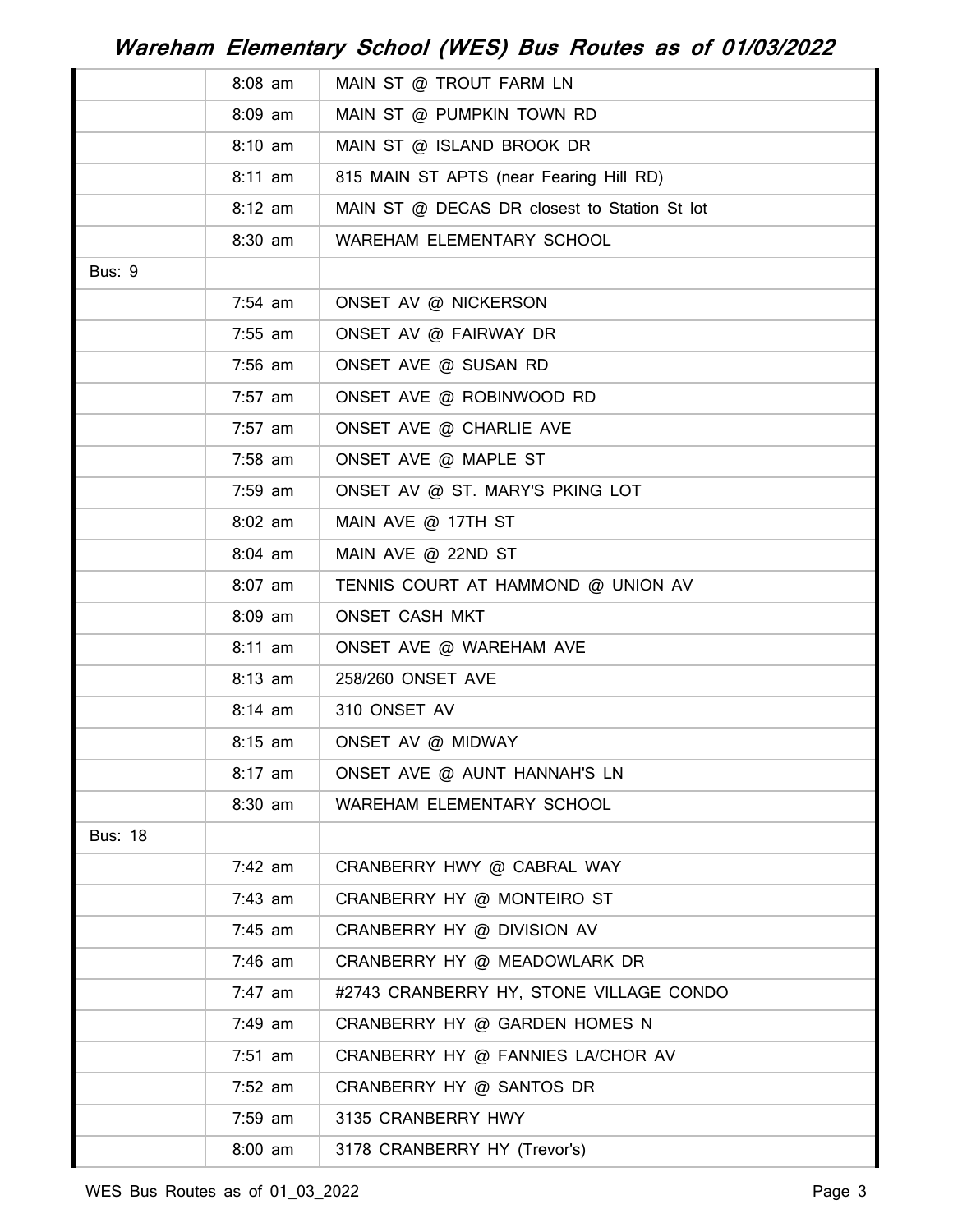|                | $8:04$ am | CRANBERRY HWY @ WEDGEWOOD WAY            |
|----------------|-----------|------------------------------------------|
|                | $8:05$ am | CHEROKEE DR @ COHASSET RD                |
|                | $8:06$ am | COHASSET RD @ RYDER ST                   |
|                | $8:11$ am | 3132 CRANBERRY HY, GARDEN HOMES SOUTH    |
|                | $8:14$ am | 3040 CRANBERRY HY (Family Pet)           |
|                | $8:15$ am | 3030 CRANBERRY HWY                       |
|                | $8:15$ am | 2900 CRANBERRY HY (Red Wing)             |
|                | $8:30$ am | WAREHAM ELEMENTARY SCHOOL                |
| <b>Bus: 19</b> |           |                                          |
|                | 7:48 am   | MAIN ST @ STONEY RUN                     |
|                | 7:49 am   | MAIN ST @ LINCOLN HILL TERR              |
|                | $7:51$ am | HATHAWAY ST @ DINAHS WA (near Rt 6)      |
|                | $7:54$ am | HATHAWAY @ 14TH                          |
|                | $7:55$ am | HATHAWAY ST @ 3RD AVE                    |
|                | $7:57$ am | MARION RD @ BRIARWOOD DR                 |
|                | $7:58$ am | MARION RD @ SPRINGHILL RD                |
|                | $8:01$ am | 77 CROMESETT RD                          |
|                | $8:02$ am | CROMESETT RD @ PRESERVATION LN           |
|                | $8:03$ am | CROMESETT RD @ WILLOW ST                 |
|                | $8:04$ am | CROMESETT RD @ PLOVER RD                 |
|                | $8:08$ am | 66 CROMESETT RD                          |
|                | $8:09$ am | CROMESETT RD @ HARKINS WAY               |
|                | $8:11$ am | CROMESETT RD @ TERRY LN E                |
|                | $8:30$ am | WAREHAM ELEMENTARY SCHOOL                |
| <b>Bus: 22</b> |           |                                          |
|                | $7:56$ am | GIBBS AVE @ BODFISH AVE                  |
|                | $7:57$ am | GIBBS AVE @ HIGHLAND RD                  |
|                | $7:59$ am | MARION RD @ BROWN ST                     |
|                | $8:00$ am | SWIFT'S BEACH RD @ LYNNE RD              |
|                | $8:03$ am | SWIFT'S BEACH RD @ VERNAL                |
|                | $8:03$ am | SWIFT'S BEACH RD @ GALAVOTTI @ CIRCLE DR |
|                | $8:06$ am | SHORE AVE @ JUDSON ST                    |
|                | $8:07$ am | SHORE AVE @ EUNICE AV                    |
|                | $8:08$ am | SWIFTS BEACH RD @ MARSH AV               |
|                | $8:10$ am | SWIFTS BEACH RD @ WOODS AT WAREHAM       |